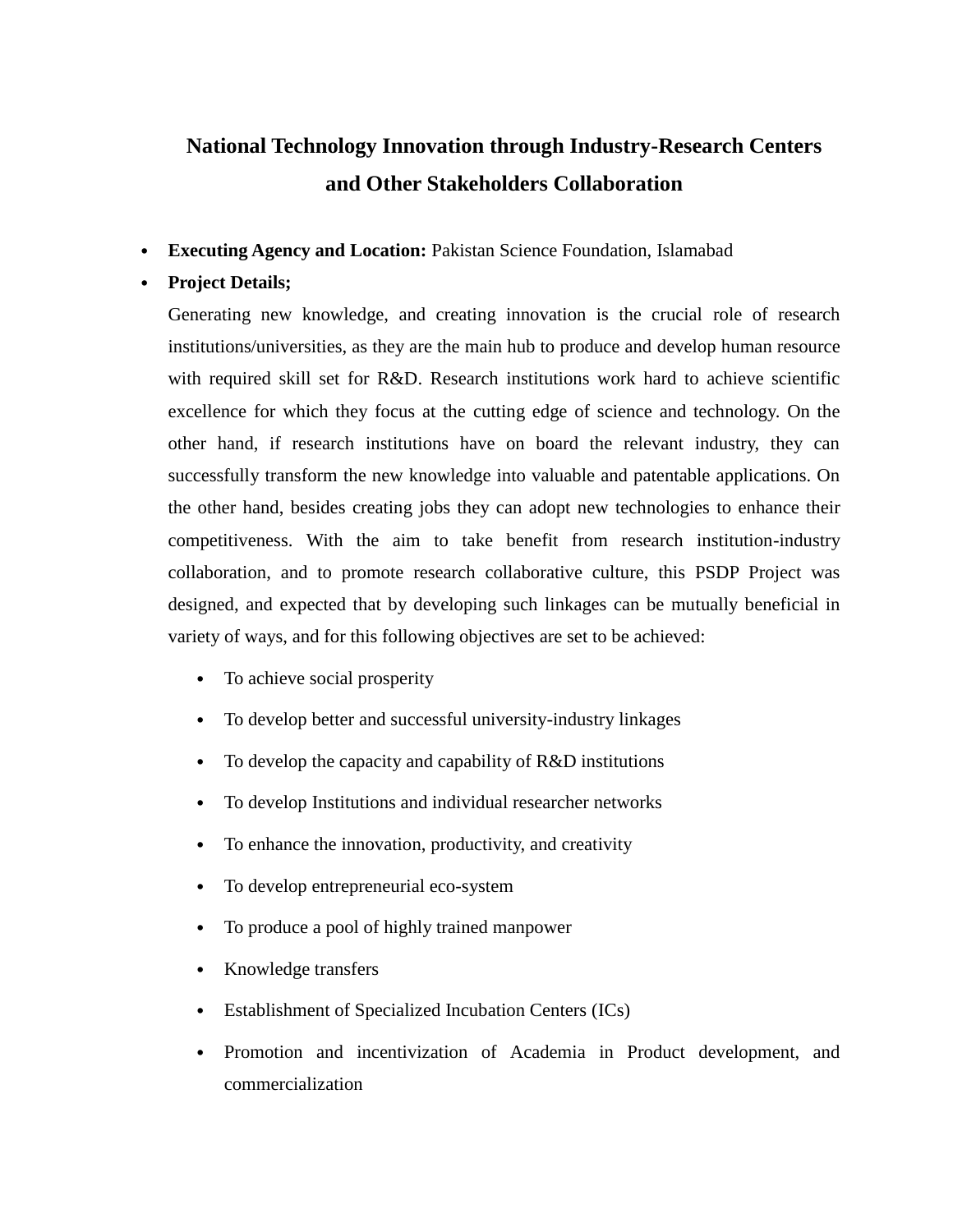- Incentivization of R&D in private sector / industries
- Hub of innovation
- Hosting of Start-ups
- Commercialization through incubation centers.
- To create employment opportunities

Research institutions-industry collaboration and cooperation are considered as key factors for the success of both academia and the industry, sharing their resources, skills, and knowledge to accomplish mutual goals of research, innovation, and commercialization. In last couple of decades, special focus has deserved world-wide research, technology, and innovation. Knowledge and information have become important assets and powerful tools for competitiveness and growth world-wide. Research centers/organizations play a key role by training and educating large number of youngsters and creating large pool of trained individuals. In the developed countries, often on the initiative of policy-makers, many research institutions have taken steps to develop a 'third mission' *i.e.* fostering links with knowledge users (industries) and are now facilitating technology transfer. In the developing countries, a lot of measures are taken for boosting innovation and increasing knowledge and technology transfer between research institutions and industry. It is needed to encourage and provide opportunities for innovation and knowledge transfer, to focus on capacity building for the growth of knowledge economy, as well as to facilitate the effective use of research outputs by the industry. Though numerous mechanisms for such interactions are common and prevalent in the economically developed countries. Nevertheless, its practice is relatively novel in our part of the world. Still universities or research institutions in Pakistan have not catch-up the level of excellence in the field of research and innovation that developed countries have. Whereas, the industrial sector in the country has its own set of problems in achieving the required competitive level and desire to apply new knowledge. Hence, a strong partnership could not evolve between academia and industry in Pakistan.

On the other hand, industries too in Pakistan do not have the well-established and relevant infrastructure, and strong financial strength to effectively invest in R&D related activities. They are traditionally being engaged in 'me-too-production' (producing the same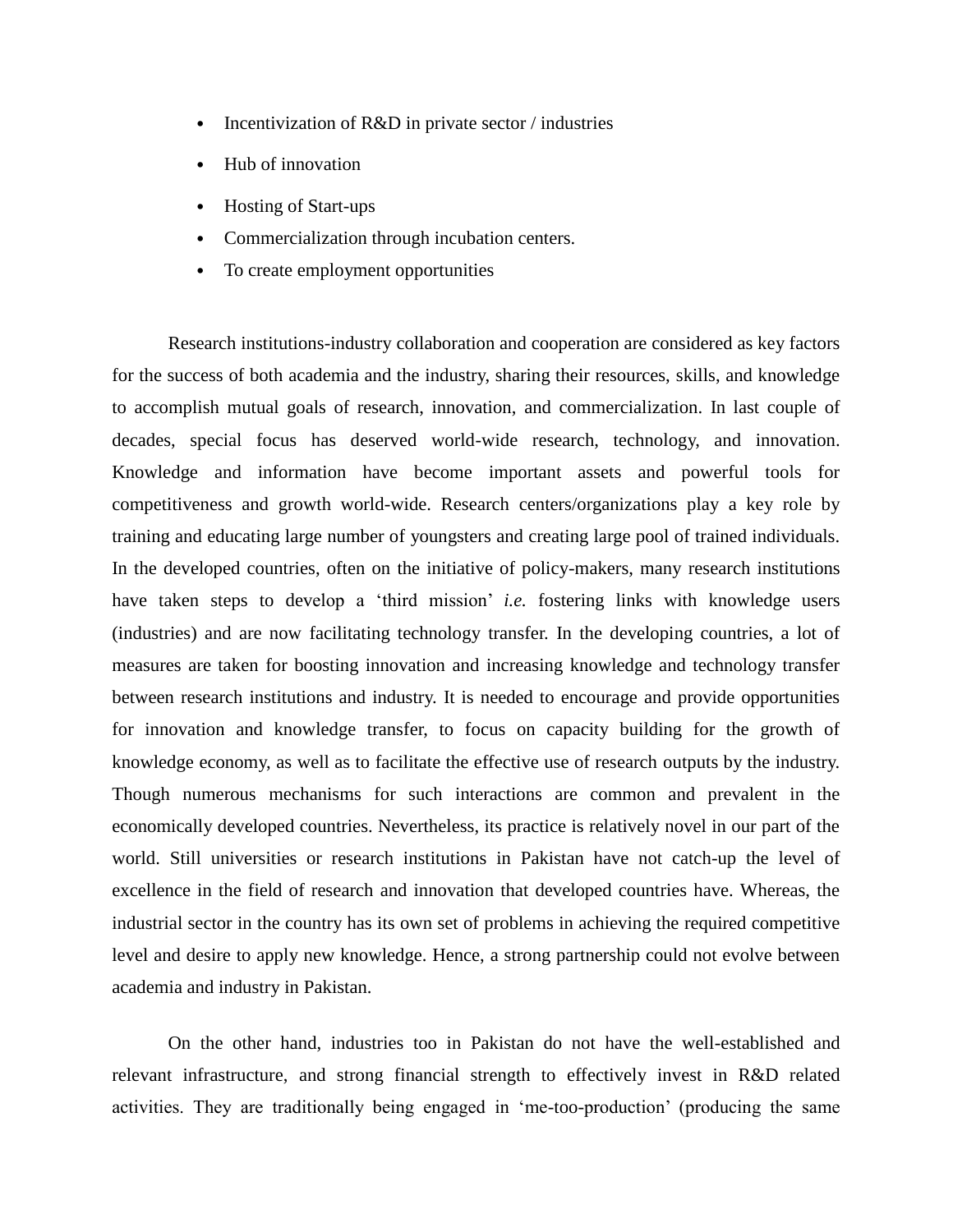products which others produce over and over again). In fact, our industries are operating at a very low level of innovation and technology. Hence, there is a serious omission between the two important entities, and at low cost and little effort has been spearheaded to bridge the gap. For example, very limited work has been done to increase the level of trust to solve each other's problems, to increase each other's capabilities and friendly working relationship. No step is taken to bridge the mutual trust, commitment, and confidence of both sides. Moreover, educational system of our universities is in no way helpful to meet the needs of the practical working environment.

In order to realize the true potential and effectiveness of such endeavors, academia should design and align their curricula and research programmes to meet the requirements of industries. Such kind of cooperation and collaboration can only be established through continuous and constant efforts, trust and effective coordination. Innovation is the major factor of the rise and fall of any nation. Current surge for pursuing innovation is the fourth wave of industrial revolution, with creativity and innovation at top priority. Startups or scalable economic models are the essential building blocks for the economic growth. Governments need to provide incentives and help to address the problem of market failures and to design and implement regulation that balances the associated risks with innovation. This PSDP Project will fund to establish specialized incubators (for startups) and projects that utilize incremental and breakthrough innovative technologies to solve community problems and to achieve global standard of educational opportunities, information and communication technologies (AI, mobile internet, IoT, cloud technology, autonomous vehicles, advance robotics, automation of knowledge work), biological sciences (advance genomics, industrial biotechnology, regenerative medicine) material science (advance materials, nanotechnology), energy, and other fields. These specialized incubators in Pakistan will encourage the startups system and will also engage them with different stockholders.

Under this proposed PSDP Project, several programs will be offered to prepare a critical mass of human resources, and capacity building of the public-private sector through training support program for the future of work. Through studies, in the guidance of stakeholder, experts and consultants we will help in planning for public and private sectors to come and work closer to each other. The proposed project will outreach activities to mutually engage students,